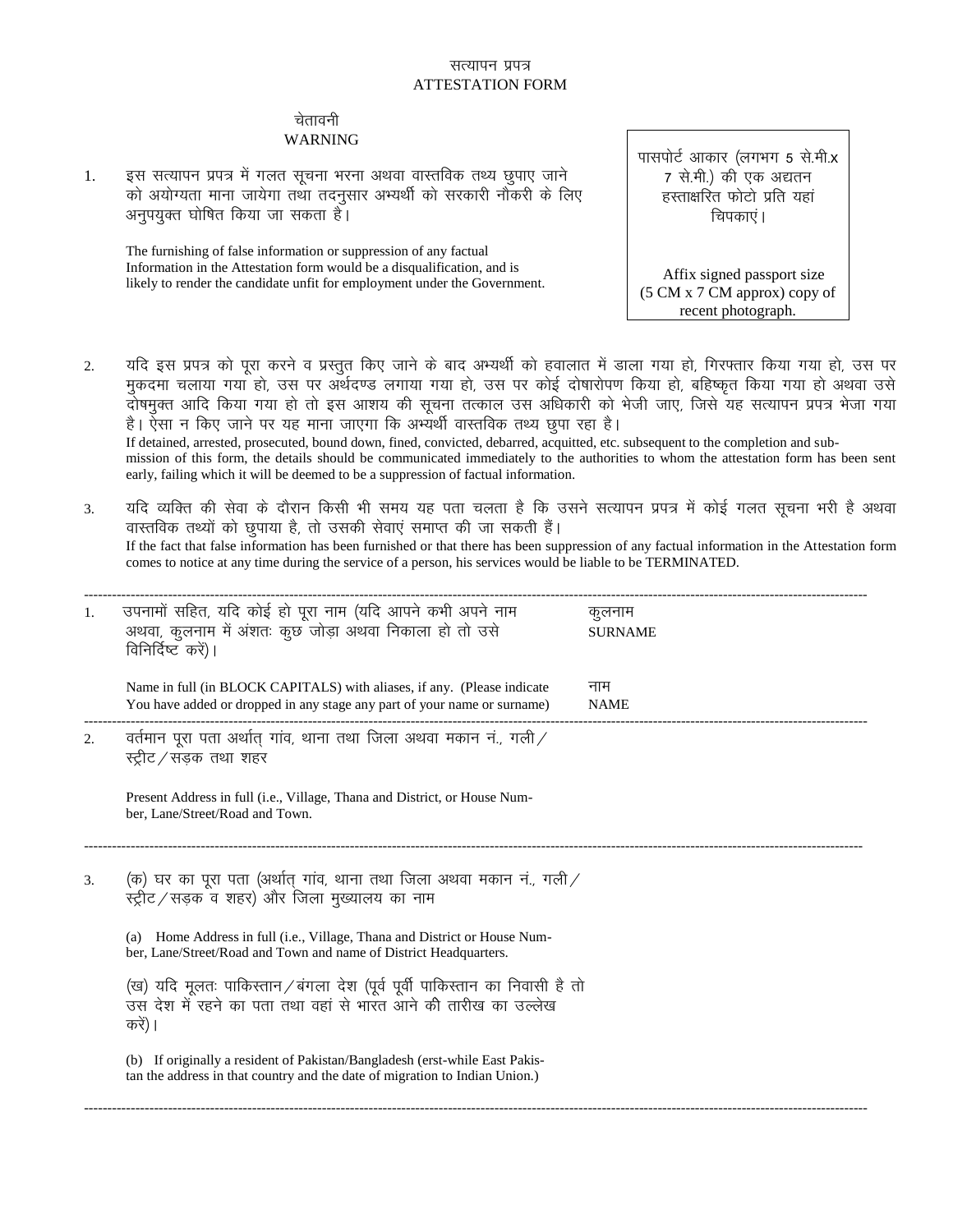4. गत पांच वर्षों के दौरान उन स्थानों के ब्यौरे दें (आवास–अवधि सहित) जहां आपने एक समय में एक वर्ष से अधिक अवधि के लिए निवास किया हो। 21 वर्ष की आयु प्राप्त करने के बाद यदि आपने पाकिस्तान सहित अन्य देशों में एक वर्ष से अधिक के लिए निवास किया हो तो उन सभी स्थानों के भी ब्यौरे प्रस्तुत करें। Particulars of places (with periods of residences) where you have resided for more than one year at a time during the preceding five years. In case of stay abroad (including Pakistan) particulars of all places where you have resided for more than one year after attaining the age of 21 years, should be given. ------------------------------------------------------------------------------------------------------------------------------------------------------------------------

|      | तक | आवास का पूरा पता (अर्थात्, गांव, थाना<br>तथा जिला अथवा मकान नं. गली / स्ट्रीट /<br>सडक तथा शहर)                   | पूर्व कॉलम में उल्लिखित स्थान के<br>जिला मुख्यालय का नाम                                |
|------|----|-------------------------------------------------------------------------------------------------------------------|-----------------------------------------------------------------------------------------|
| From | Tο | Residential address in full ( <i>i.e.</i> Village,<br>Thana and Dist. or House No. Lane/<br>Street/Road and Town) | Name of the District Headquarters of<br>the place mentioned in the preceding<br>column. |
|      |    |                                                                                                                   |                                                                                         |

| 5. | नाम  | राष्ट्रीयता (जन्म<br>और / अथवा<br>अधिवास द्वारा) | जन्म स्थान     | व्यवसाय (यदि<br>सेवारत हैं तो<br>पदनाम व कार्या- (दिवंगत होने की                     | पत्राचार का<br>वर्तमान पता                                              | घर का स्थाई<br>पता               |
|----|------|--------------------------------------------------|----------------|--------------------------------------------------------------------------------------|-------------------------------------------------------------------------|----------------------------------|
|    | Name | Nationality (by)<br>Birth and/or by<br>domicile) | Place of birth | का पता लिखें) स्थिति में अंतिम<br>Occupation (if<br>employed give<br>designation and | पता)<br><b>Present Postal</b><br>address (if dead<br>give last address) | <b>Permanent Home</b><br>Address |
|    |      |                                                  | 3              | Official address)<br>4                                                               |                                                                         | 6                                |

------------------------------------------------------------------------------------------------------------------------------------------------------------------------

(क) पिता (उपनामों सहित यदि कोई हो)

(a) Father (Name in full aliases, if any).

- (ख) माता
- (b) Mother
- $(\overline{\mathfrak{q}})$  पत्नी / पति
- (c) Wife/Husband
- (घ) भाई
- (d) Brother(s)
- (ड) बहन ⁄ बहनें
- (e) Sister(s)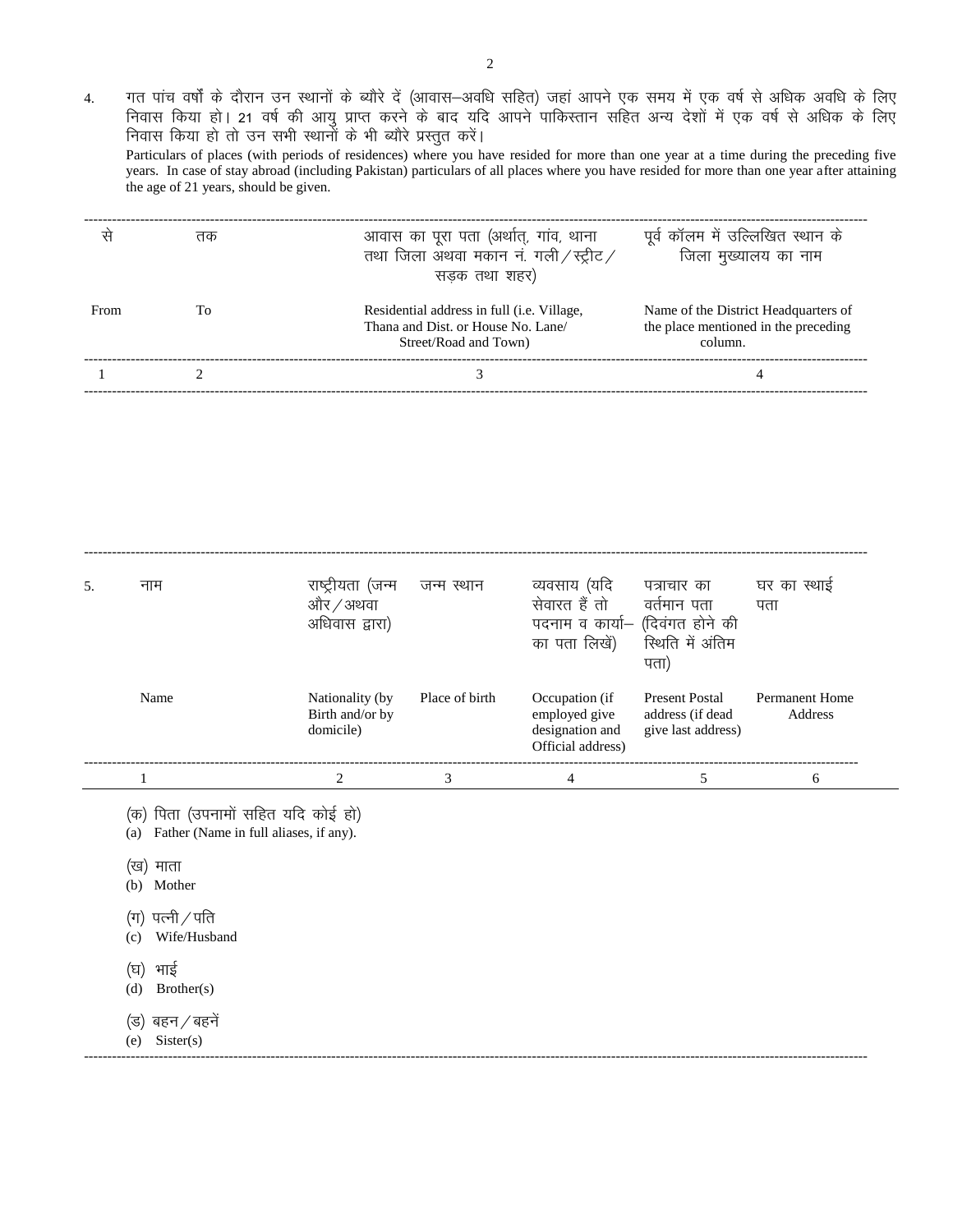(a) Information to be furnished with regard to son(s) and/or daughter(s) in

case they are studying/living in a FOREIGN COUNTRY:-

| नाम  | राष्ट्रीयता (जन्म<br>और / अथवा<br>अधिवास द्वारा) | जन्म स्थान     | जिस देश में<br>पढ रहे ⁄ रह रहे<br>हैं, उसका पूरा पता     | पूर्व कॉलम में उल्लिखित<br>देश में कब से पढ़ रहे ⁄<br>रह रहे हैं                          |
|------|--------------------------------------------------|----------------|----------------------------------------------------------|-------------------------------------------------------------------------------------------|
| Name | Nationality (by birth<br>and/or by domicile)     | Place of birth | Country in which<br>studying/living with<br>full address | Date from which<br>studying/living in<br>the country men-<br>tioned in previous<br>column |
|      |                                                  |                |                                                          |                                                                                           |
|      |                                                  |                |                                                          |                                                                                           |

| 6. | राष्ट्रीयता<br><b>NATIOANLITY</b>                                                                                         |                |
|----|---------------------------------------------------------------------------------------------------------------------------|----------------|
| 7. | (क) जन्म तिथि<br>(a) Date of birth                                                                                        | (क)<br>(a)     |
|    | (ख) वर्तमान आयु<br>(b) Present Age                                                                                        | (ख)<br>(b)     |
|    | (ग) मैट्रीकुलेशन के प्रमाण-पत्र में दी गई आयु<br>(c) Age at Matriculation                                                 | $(\pi)$<br>(c) |
| 8. | (क) जिले व राज्य का नाम सहित जन्म स्थान<br>(a) Place of birth, District and State in which situated                       | (क)<br>(a)     |
|    | (ख) आप किस जिले व राज्य से सम्बद्ध हैं।<br>(b) District and State to which you belong                                     | (ख)<br>(b)     |
|    | (ग) आपके पिता मूलतः किस जिले व राज्य से सम्बद्ध हैं।<br>(c) District and State to which your father originally belong (c) | $(\pi)$        |
| 9. | (क) आपका धर्म<br>(a) Your religion                                                                                        |                |
|    | (ख) क्या आप अनुसूचित जाति या अनुसूचित जनजाति /<br>अन्य पिछड़ी जाति से सम्बद्ध हैं? जिससे सम्बद्ध हों, उसका<br>नाम लिखें   |                |
|    | (b) Are you a member of Scheduled Caste/Scheduled Tribe/OBC?<br>If answer is 'Yes', state the name thereof.               |                |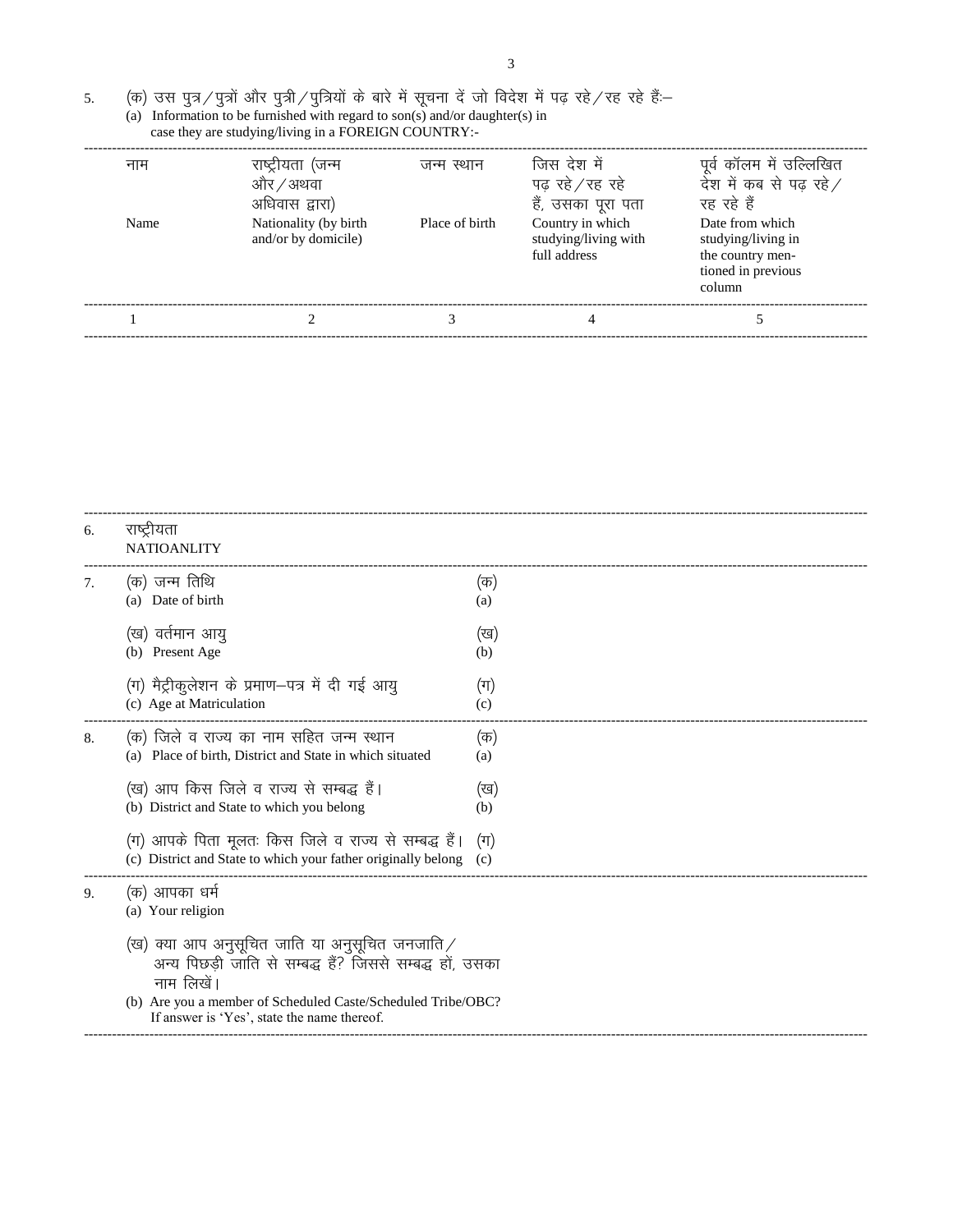10. 15 वर्ष की आयु से जिन स्कूलों व कॉलिजों में शिक्षा प्राप्त की है, तारीख सहित उनका उल्लेख करते हुए शैक्षणिक योग्यता लिखें। Educational qualification showing places of education with years in Schools and Colleges since  $15<sup>th</sup>$  year of age.

| पूरे पते सहित स्कूलों / कॉलिजों              | स्कूल / कॉलिज में | स्कूल ⁄ कॉलिज छोड़ने | कौन सी परीक्षा     |
|----------------------------------------------|-------------------|----------------------|--------------------|
| के नाम                                       | प्रवेश की तारीख   | की तारीख             | पास की             |
| Name of School/Colleges with<br>Full address | Date of entering  | Date of leaving      | Examination passed |

 $\overline{11}$ . (क) क्या आप केन्द्र अथवा राज्य सरकार अथवा अर्ध सरकारी अथवा अर्ध सरकारी निकाय, अथवा स्वायत्त निकाय अथवा लोक उपक्रम अथवा निजी फर्म अथवा संस्थान में सेवारत हैं अथवा सेवारत रह चुके हैं? यदि हो तो सेवा की तारीखों सहित पूर्ण अद्यतन ब्यौरा दें।

(A) Are you holding or have any time held an appointment under the Central or State Government or a Semi-Government or a Quasi-Government body, or an autonomous body, or a Public Undertaking or a Private Firm or Institution? If so, give full particulars with dates of employment, upto date.

| अवधि<br><b>PERIOD</b> |    | पदनाम, वेतन तथा सेवा<br>की प्रवृत्ति | नियोक्ता का पूरा<br>नाम व पता | सेवा<br>पव<br>छोडने के कारण |  |
|-----------------------|----|--------------------------------------|-------------------------------|-----------------------------|--|
| <b>FROM</b>           | तक | Designation, emoluments              | Full name & address of        | Reasons for leaving         |  |
|                       | TO | & nature of employment               | employer                      | previous service            |  |

| 11. | (ख) | क्या पिछली सेवा भारत सरकार, राज्य सरकार / किसी                      |
|-----|-----|---------------------------------------------------------------------|
|     |     | उपक्रम के स्वामित्वाधीन अथवा भारत सरकार अथवा राज्य                  |
|     |     | सरकार / स्वायत्त निकाय / विश्वविद्यालय / स्थानीय निकाय              |
|     |     | के नियन्त्रणाधीन थी।                                                |
|     | (B) | If the pervious employment was under the Government of              |
|     |     | India, a State Government/an Undertaking owned or controlled        |
|     |     | by the Government of India or a State Govern-ment/an                |
|     |     | Autonomous Body/University/Local Body.                              |
|     |     | क्या आपने केन्द्रीय सिविल सेवा (अस्थाई सेवा) नियमावली,              |
|     |     | 1965 अथवा इसके अनुरुप नियमावली के तहत एक माह के                     |
|     |     | नोटिस पर सेवा छोड़ी थी? क्या आपके विरुद्ध कोई                       |
|     |     | अनुशासनात्मक कार्रवाई की गई है? क्या नोटिस दिए जाने                 |
|     |     | अथवा सेवा समाप्त किए जाने के समय अथवा वास्तविक रुप                  |
|     |     | में आपकी सेवाएं समाप्त किए जाने के पूर्व, बाद की तारीख में          |
|     |     | आपसे स्पष्टीकरण मांगा गया?                                          |
|     |     | If you had left service on giving a month's notice under Rules of   |
|     |     | the Central Civil Services (Temporary Service) Rules, 1965, or any  |
|     |     | similar corresponding Rules were any disciplinary proceedings       |
|     |     | framed against you or had you been called upon to explain your      |
|     |     | conduct in any matter at the time you gave notice or termination of |
|     |     | service, or at a subsequent date, before your services actually     |
|     |     | terminated?                                                         |
|     |     |                                                                     |
|     |     |                                                                     |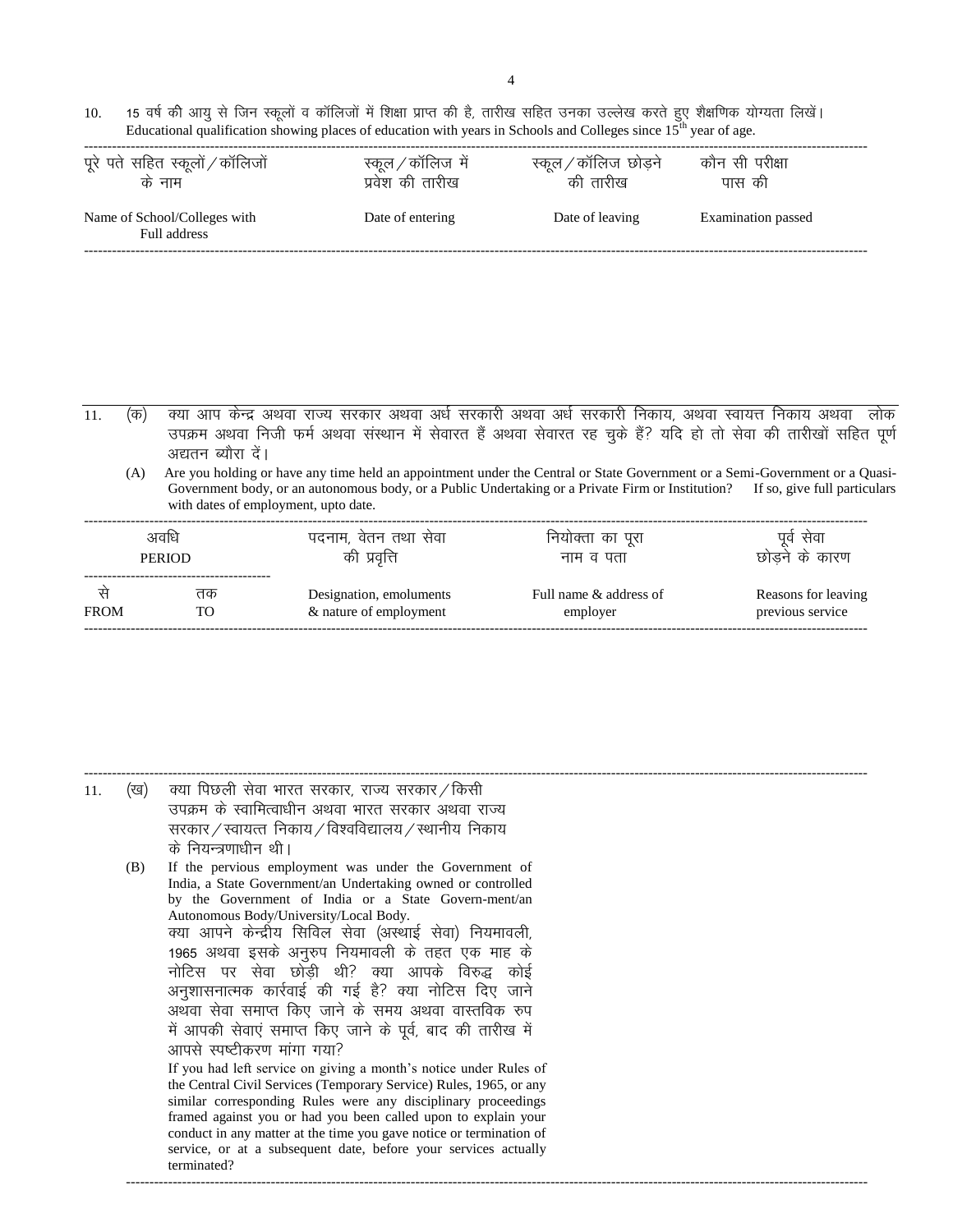| 12. (i) | (क) क्या आपको कभी गिरफ्तार किया गया है?<br>(a) Have you ever been arrested?                                                                                                                                                                                                                            | हां / नहीं<br>Yes/No |
|---------|--------------------------------------------------------------------------------------------------------------------------------------------------------------------------------------------------------------------------------------------------------------------------------------------------------|----------------------|
|         | (ख) क्या कभी आप पर मुकदमा चला है?<br>(b) Have you ever been prosecuted?                                                                                                                                                                                                                                | हां / नहीं<br>Yes/No |
|         | (ग) क्या कभी आपको हिरासत में रखा गया है?<br>(c) Have you ever been kept under detention?                                                                                                                                                                                                               | हां / नहीं<br>Yes/No |
|         | (घ) क्या कभी आपको नजरबन्द किया गया है?<br>(d) Have you ever been bound down?                                                                                                                                                                                                                           | हां / नहीं<br>Yes/No |
|         | (ड) क्या किसी विधि—न्यायालय ने आप पर कभी अर्थदण्ड डाला है?<br>(e) Have you ever been fined by a Court of Law?                                                                                                                                                                                          | हां / नहीं<br>Yes/No |
|         | (च) क्या कभी किसी विधि–न्यायालय ने किसी अपराध के लिए आपको<br>दोषी सिद्ध किया है?                                                                                                                                                                                                                       | हां / नहीं           |
|         | (f) Have you ever been convicted by a Court of Law for any<br>offence?                                                                                                                                                                                                                                 | Yes/No               |
|         | (छ) क्या कभी किसी विश्वविद्यालय अथवा किसी अन्य शैक्षणिक<br>प्राधिकरण संस्थान ने आपको किसी परीक्षा में बैठने से रोका है<br>अथवा बहिष्कृत किया है?                                                                                                                                                       | हां / नहीं           |
|         | (g) Have you ever been debarred from any examination or rusticated<br>by any University or any other educational authority/institution?                                                                                                                                                                | Yes/No               |
|         | (ज) क्या कभी किसी लोक सेवा आयोग / कर्मचारी चयन आयोग ने<br>अपनी किसी परीक्षा / चयन से आपको बहिष्कृत / अयोग्य<br>घोषित किया है?                                                                                                                                                                          | हां / नहीं           |
|         | (h) Have you ever been debarred/disqualified by any Public Service<br>Commission/Staff Selection Commission for any of its Examina-<br>tion/Selection?                                                                                                                                                 | Yes/No               |
|         | (झ) क्या वह सत्यापन प्रपत्र भरने के समय किसी विधि–न्यायालय में<br>आपके विरुद्ध कोई मुकदमा लम्बित है?                                                                                                                                                                                                   | हां / नहीं           |
|         | Is any case pending against you in any Court of Law at the time<br>(i)<br>of filling up this Attestation Form?                                                                                                                                                                                         | Yes/No               |
|         | (ञ) क्या वह सत्यापन प्रपत्र भरते समय किसी विश्वविद्यालय अथवा<br>अन्य शैक्षणिक प्राधिकरण / संस्थान में आपके विरुद्ध कोई मामला<br>लम्बित है?                                                                                                                                                             | हां / नहीं           |
|         | (j) Is any case pending against you in any University or any other<br>educational authority/Institution at the time of filling up this<br><b>Attestation Form?</b>                                                                                                                                     | Yes/No               |
|         | (ट) क्या सरकार के नियन्त्रणाधीन अथवा अन्य किसी प्रशिक्षण संस्थान<br>से आपको कार्यमुक्त किया गया/बहिष्कृत किया गया/निकाला<br>गया?                                                                                                                                                                       | हां / नहीं           |
|         | (k) Whether discharged/expelled/withdrawn from any training ins-<br>titution under the Government or otherwise?                                                                                                                                                                                        | Yes/No               |
| (ii)    | यदि यह प्रपत्र भरते समय उपरोक्त प्रश्नों का "उत्तर" हां है तो<br>उस) मुकदमे / गिरफ्तारी / हिरासत / अर्थदण्ड / दण्डादेय / सजा<br>आदि के बारे में और/अथवा किसी न्यायालय/विश्वविद्यालय/<br>शैक्षणिक प्राधिकरण आदि में लम्बित मुकदमे की प्रकृति के पूर्ण<br>ब्यौरे दें।                                    |                      |
|         | If the answer to any of the above mentioned question is 'YES', give<br>full particulars of the case/arrest/detention/fine/conviction/sentence/<br>punishment etc. and/or the nature of the case pending in the Court/<br>University/Educational Authority etc. at the time of filling up<br>this Form. |                      |

------------------------------------------------------------------------------------------------------------------------------------------------------------------------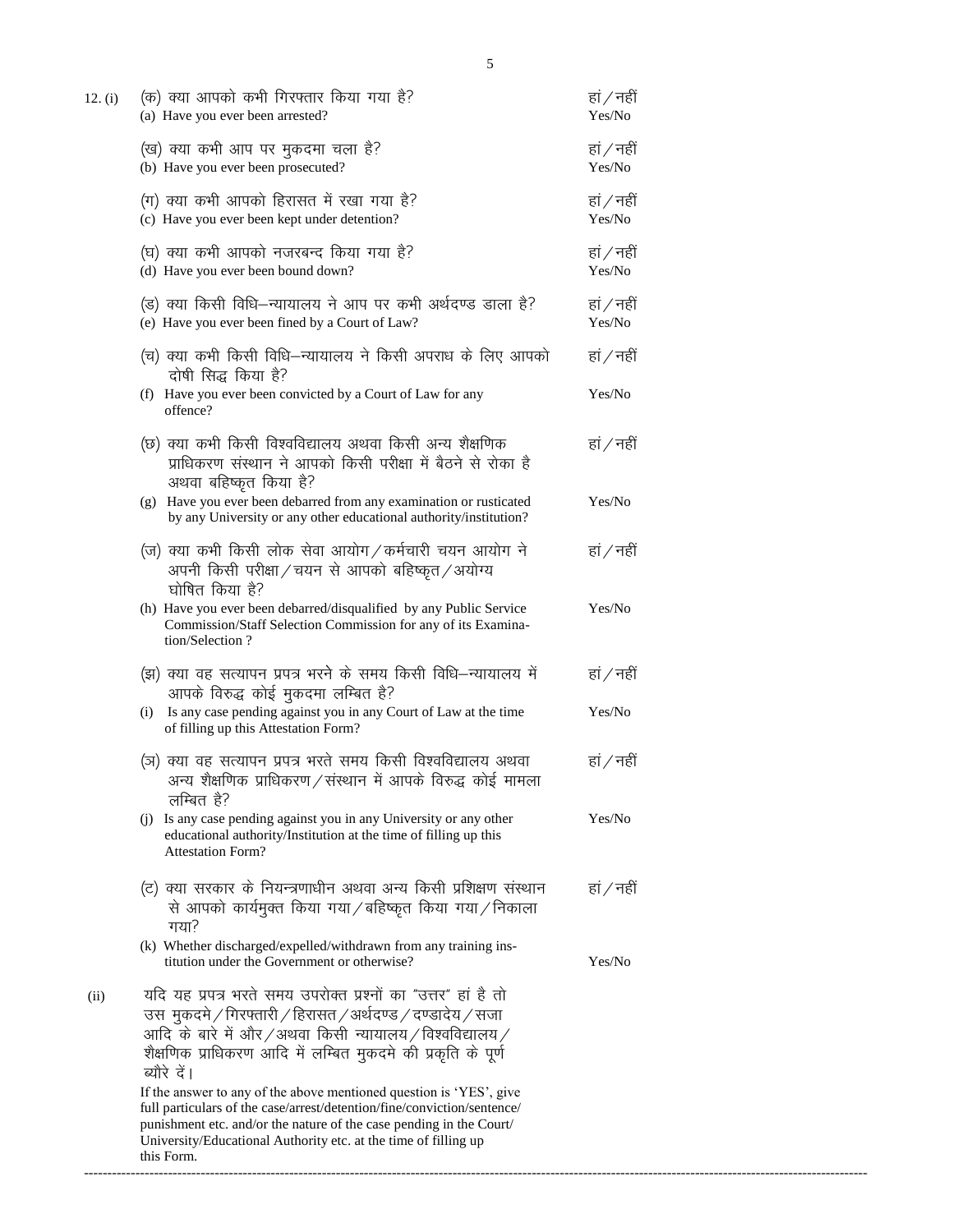नोट:— (i) कृपया इस प्रपत्र के "प्रारम्भ" में लिखी "चेतावनी" को भी देखें ।<br>NOTE: Please also see the "WARNING" at the top of this Attestation Forr

- Please also see the "WARNING" at the top of this Attestation Form.
	- (ii) प्रत्येक प्रश्न का विशिष्ट उत्तर "हां" अथवा "नहीं" जैसा भी मामला हो, काट कर दिया जाए। Specific answers to each of the questions should be given by striking out 'Yes' or 'No' as the case may be. ------------------------------------------------------------------------------------------------------------------------------------------------------------------------
- 13. अपने क्षेत्र के ऐसे दो व्यक्तियों के नाम अथवा हवाले लिखें, जो आपको जानते हों। Names of two responsible persons of your locality or two references to whom you are known.

1.

2.

मैं सत्यनिष्ठा से घोषित करता $\hspace{.5mm}/$ करती हूं कि मेरे मात्र एक जीवित पत्नी $\hspace{.5mm}/$ पति है। I solemnly declare that I have not got more than One Wife/Husband living.

मैं प्रमाणित करता / करती हूं कि मेरी जानकारी तथा विश्वास के अनुसार उपरोक्त सूचना सही तथा पूर्ण है। मैं किन्हीं ऐसी .<br>परिस्थितियों से अवगत नहीं जिसके तहत मैं सरकारी नौकरी के अयोग्य माना / मानी जाऊं ।

------------------------------------------------------------------------------------------------------------------------------------------------------------------------

I certify that the foregoing information is correct and complete to the best of my knowledge and belief. I am not aware of any circumstances which might impair my fitness for employment under Government.

> vH;Fkh Z ds gLrk{kj ------------------------------------------------ Signature of Candidate

 Rkkjh[k ---------------------------------------------------------------------------- Date

 LFkku ----------------------------------------------------------------------------- Place

#### पहचान प्रमाण-पत्र

#### IDENTITY CERTIFICATE

(प्रमाण-पत्र पर निम्न में से किसी एक के द्वारा हस्ताक्षर किए जाएं) (Certificate to be signed by any one of the following)

- 1. व्यकेन्द्र अथवा राज्य सरकार के राजपत्रित अधिकारी । Gazetted Officers of Central or State Government.
- 2. उस निर्वाचन क्षेत्र के सांसद अथवा विधायक जहां अभ्यर्थी अथवा उसके माता–पिता ⁄ अभिभावक स्थाई तौर पर रहते हैं। Members of Parliament or State Legislature belonging to the constituency where the candidate or his parent/guardian is ordinarily resident.

------------------------------------------------------------------------------------------------------------------------------------------------------------------------------

- 3. उप-प्रभागीय मजिस्ट्रेट / अधिकारी । Sub-Divisional Magistrate/Officers.
- 4. मैजिस्टेरियल शक्तियों के लिए प्राधिकृत तहसीलदार अथवा नायब उप तहसीलदार। Tehsildars or Naib/Deputy Tehsildars Authorised to exercise magisterial powers.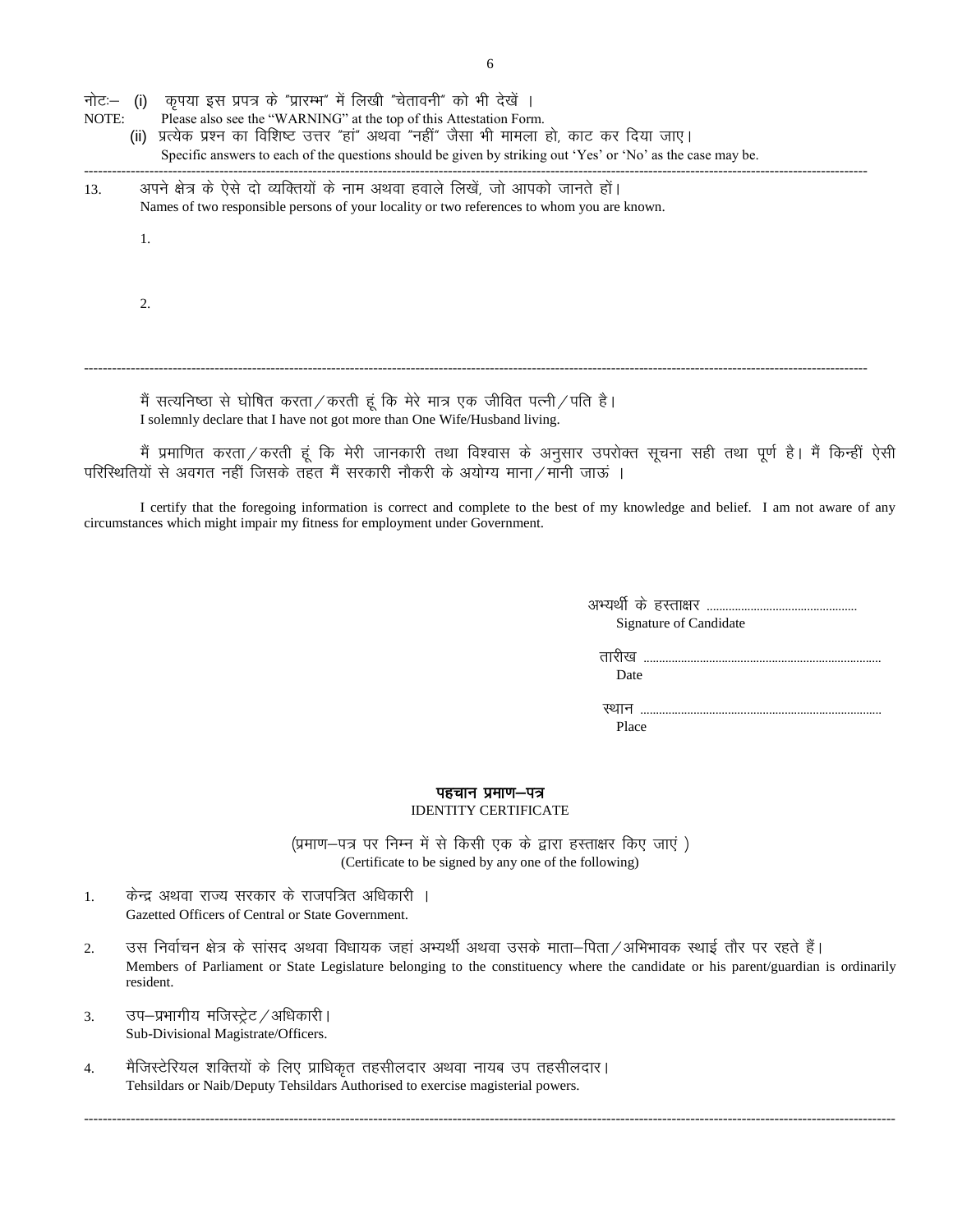- 5. जस मान्यता प्राप्त स्कूल/कॉलिज/संस्था के प्रधानाचार्य/हैडमास्टर जहां अभ्यर्थी ने अपनी पढ़ाई समाप्त की हो। Principal/Head Master of the recognized School/College/Institution where the candidate studied last.
	- 6. खण्ड विकास अधिकारी | Block Development Officer.
	- 7. पोस्ट मास्टर। Post Masters.
	- 8. पंचायत निरीक्षक। Panchayat Inspectors.

|                                              | किया जाता है कि मैं श्री $\mathcal{A}$ श्रीमति $\mathcal{A}$ कुमारी                                                  |              |       |                                                         |                 |  |
|----------------------------------------------|----------------------------------------------------------------------------------------------------------------------|--------------|-------|---------------------------------------------------------|-----------------|--|
| पत्र .                                       |                                                                                                                      |              |       |                                                         |                 |  |
|                                              |                                                                                                                      |              |       | महीनों से जानता हूं और मेरी जानकारी व विश्वास के अनुसार |                 |  |
| उनके द्वारा भरे गए ब्यौरे सही हैं।           |                                                                                                                      |              |       |                                                         |                 |  |
| Certified that I have known Shri/Smt./Kumari |                                                                                                                      |              |       |                                                         | son/daughter of |  |
| Shri                                         |                                                                                                                      | for the last | vears |                                                         | months          |  |
| 1.1.1                                        | $\mathbf{1}$ $\mathbf{1}$ $\mathbf{1}$ $\mathbf{1}$ $\mathbf{1}$ $\mathbf{1}$ $\mathbf{1}$ $\mathbf{1}$ $\mathbf{1}$ |              |       |                                                         |                 |  |

and that to the best of my knowledge and belief the particulars furnished by him/her are correct.

| Place |  |
|-------|--|

LFkku------------------------------------------ inuke vFkok Lrj vkSj irk Designation or Status and Address.

 **"**  $\alpha$  "

\_\_\_\_\_\_\_\_\_\_\_\_\_\_\_\_\_\_\_\_\_\_\_\_\_\_\_\_\_\_\_\_\_

## कार्यालय द्वारा भरा जाएगा TO BE FILLED BY THE OFFICE

- (i) fियुक्ति करने वाले प्राधिकारी का नाम, पदनाम तथा पूरा पता। Name, designation and full address of the appointing authority.
- (ii) अभ्यर्थी द्वारा आवेदन किया गया वह पत्र, जिस पर नियुक्ति हेतु विचार किया जा रहा है। Post for which the candidate is being considered.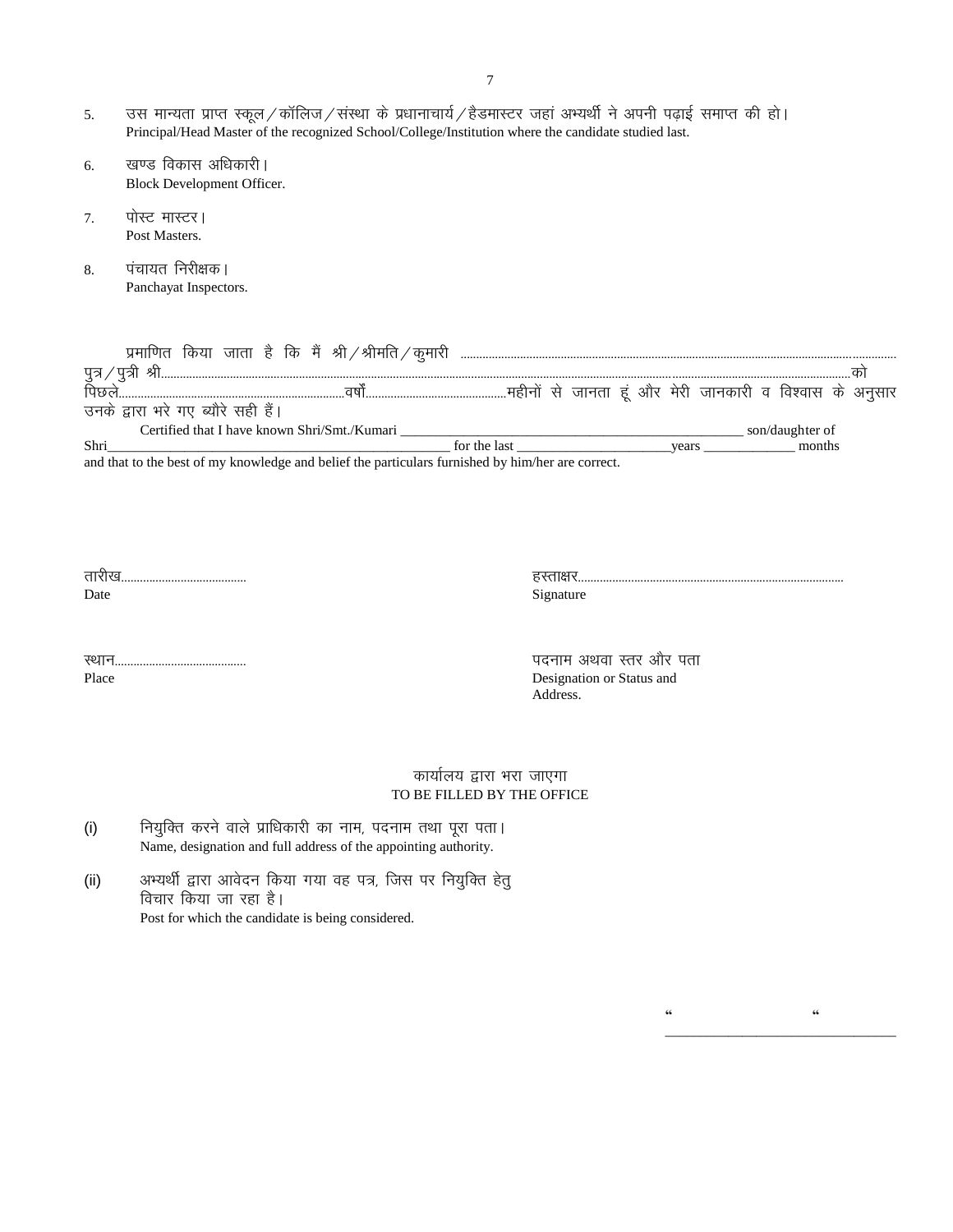# विशेष सुरक्षा प्रश्नावली **SPECIAL SECURITY QUESTIONNAIRE**

(पुनः सत्यापन के लिए लिया जाए) (To be adopted for Re-verification)

> ------------------------------- के संबंध में In Respect of \_\_\_\_\_\_\_\_\_\_\_\_\_\_\_\_\_\_\_

नाम Name

नियुक्ति की तारीख Appointment held

कार्यालय **Office** 

- 1. वर्मचारी यह सुनिश्चित करें कि प्रत्येक शीर्षक में दी गई सूचना पूर्णतः सही है। Employees should ensure that the information required against each heading is fully and correctly given.
- 2. यदि बाद में किसी भी समय यह पता चलता है कि इस प्रपत्र में अपेक्षित सूचना गलत भरी गई है अथवा वास्तविक तथ्यों को तोड़–मरोड़ कर प्रस्तुत किया गया है तो मात्र इसी आधार पर उसकी सेवाएं समाप्त की जा सकती हैं।

If it comes to the notice at any time subsequently that false information has been furnished or that there has been a suppression of factual information in this form, his services will be liable to be terminated solely on this ground.

| (क) पूरा नाम                               | उपनाम   | अग्रनाम  |
|--------------------------------------------|---------|----------|
| (a) Name in full                           | Surname | Forename |
| (ख) उर्फियत (उपनाम)                        |         |          |
| (b) Aliases (if any)                       |         |          |
| (ग) जन्म के समय का नाम, यदि वर्तमान नाम से |         |          |
| भिन्न हो, कभी भी इस्तेमाल किए गए अन्य      |         |          |
| नाम, उपनाम                                 |         |          |

(c) Name at birth, if different, and any other names, surnames used at any stage.

### 4. पता

Address:

- (i) वर्तमान पताः
	- Present Address
	- $(\sigma)$  मकान नं / नाम
	- (a) House No./Name
	- (ख) मोहल्ला/गली
	- (b) Locality/street
	- $(\pi)$  शहर / गांव
	- (c) Town/Village
	- (घ) पुलिस थाना
	- (d) Police Station
	- (ड) डाकखाना
	- (e) Post Office
	- (च) जिला
	- (f) District
	- (छ) राज्य
	- (g) State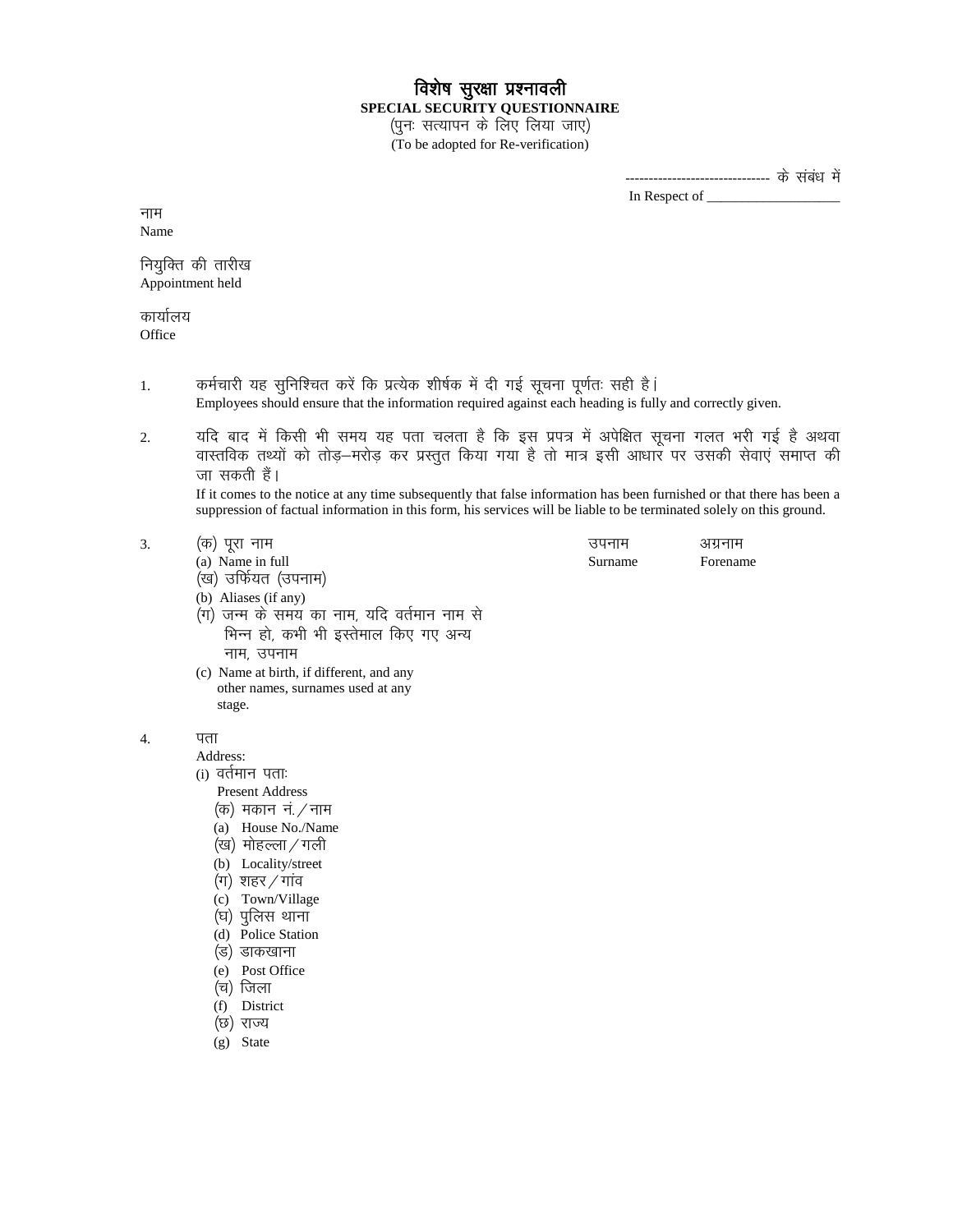2

- (ii) यर का स्थाई पता. Permanent Home Address
	- $($ क) मकान नं. $/$ नाम
	- (a) House No./Name
	- (ख) मोहल्ला / गली
	- (b) Locality/Street
	- $(\pi)$  शहर / गांव
	- (c) Town/Village
	- (घ) पुलिस थाना
	- (d) Police Station
	- (उ) डाकखाना
	- (e) Post Office
	- (च) जिला
	- (f) District
	- (छ) राज्य
	- (g) State

(iii) वया मूलतः भारत के बजाय किसी अन्य देश का नागरिक रहा है? If originally a resident of a Country other than India?

- $(1)$  विदेश का पताः Address in the Foreign Country
	- (क) देश का नाम
	- (a) Name of the Country
	- (ख) मकान नं $/$ नाम
	- (b) House No./Name
	- $(\Pi)$  मोहल्ला / गली
	- (c) Locality/Street
	- (घ) शहर / गांव
	- (d) Town/Village etc.
	- (ड) पुलिस थाना
	- (e) Police Station
	- (च) डाकखाना
	- (f) Post Office
	- (छ) जिला
	- (g) District
- (2) भारत में आने की तारीख Date of entry to India
- (3) किस चैक पोस्ट अथवा स्थान से होकर भारत आए Check Post or point of entry
- (4) यात्रा दस्तावेज के ब्यौरे Particulars of travel documents
- 5. ¼d½ tUe frfFk ¼[k½ LFkku
	- (a) Date of birth (b) Place
-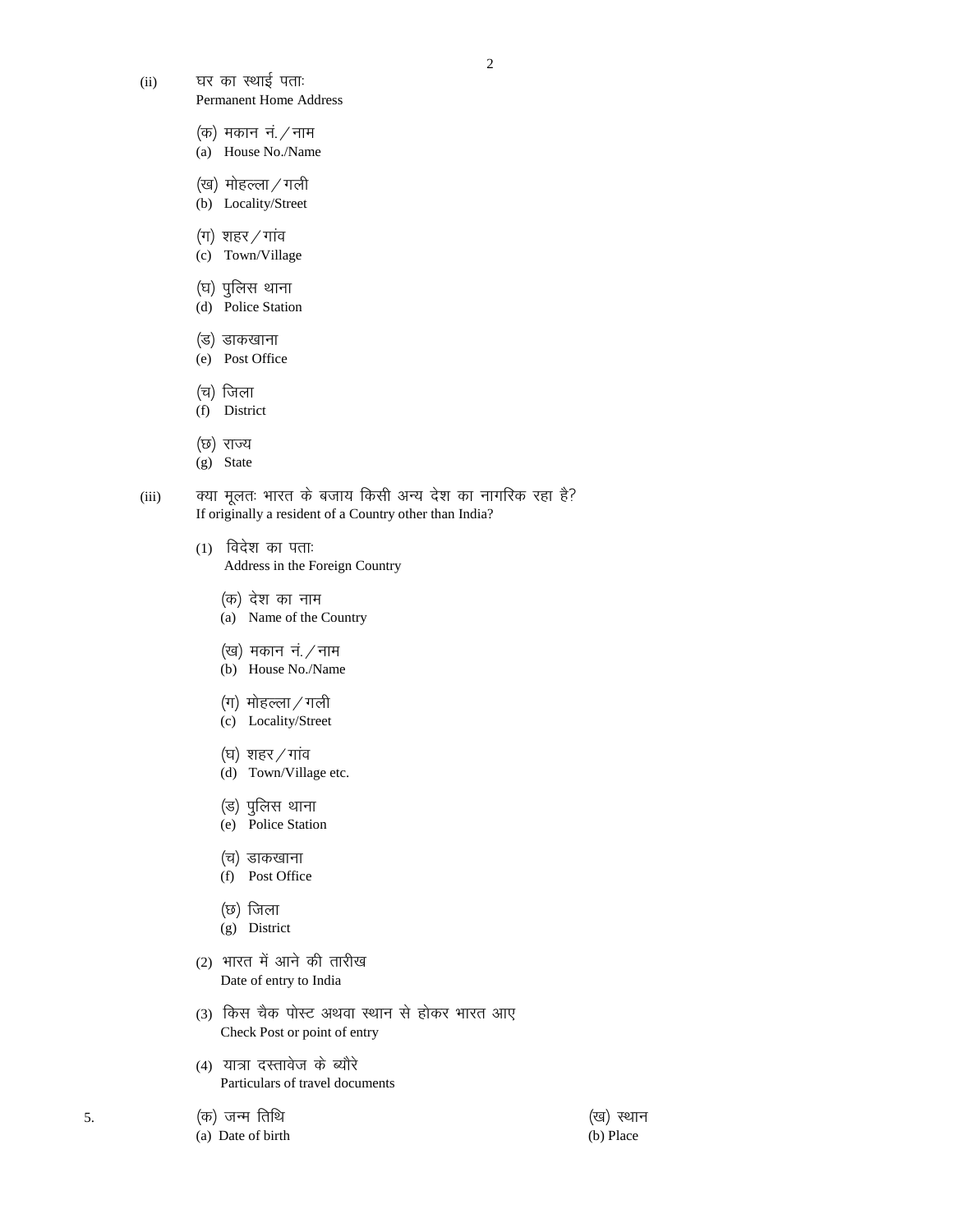|                                | (ग) जिला<br>(c) District                              |                                                               |                                                                  | 3                                                                       | (घ) राज्य<br>(d) State                                                                                                                                                                                                                         |                                     |
|--------------------------------|-------------------------------------------------------|---------------------------------------------------------------|------------------------------------------------------------------|-------------------------------------------------------------------------|------------------------------------------------------------------------------------------------------------------------------------------------------------------------------------------------------------------------------------------------|-------------------------------------|
|                                | (ड) देश<br>(e) Country                                |                                                               |                                                                  |                                                                         |                                                                                                                                                                                                                                                |                                     |
| 6.                             | राष्ट्रीयता<br>Nationality                            |                                                               |                                                                  |                                                                         |                                                                                                                                                                                                                                                |                                     |
| 7.                             |                                                       | निकट सम्बन्धियों के ब्यौरे<br>Particulars of close relatives: |                                                                  |                                                                         |                                                                                                                                                                                                                                                |                                     |
| नाम                            |                                                       | राष्ट्रीयता (जन्म<br>अथवा अधिवास–<br>करण)                     | स्थान / देश<br>तथा जन्म<br>तिथि                                  | व्यवसाय (यदि<br>सेवारत हैं तो,<br>पदनाम व कार्या–<br>का पता लिखें)      | पत्राचार का<br>वर्तमान पता<br>(दिवंगत होने की<br>रिथति में अंतिम पता)                                                                                                                                                                          | घर का<br>स्थाई<br>पता               |
| Name                           |                                                       | Nationaity<br>(by birth or by<br>domicile)                    | Place/Country<br>and date of<br>birth                            | Occupation<br>(if employed give<br>designation and<br>official address) | <b>Present Postal</b><br>address (if dead give<br>last home address)                                                                                                                                                                           | Permanent<br>Home<br><b>Address</b> |
| (क) पिता<br>(a) Father         |                                                       |                                                               |                                                                  |                                                                         |                                                                                                                                                                                                                                                |                                     |
| (ख) माता<br>(b) Mother         |                                                       |                                                               |                                                                  |                                                                         |                                                                                                                                                                                                                                                |                                     |
| $(\pi)$ पत्नी / पति            | (c) Wife/Husband                                      |                                                               |                                                                  |                                                                         |                                                                                                                                                                                                                                                |                                     |
| (घ) पुत्र<br>(d) Son(s)        |                                                       |                                                               |                                                                  |                                                                         |                                                                                                                                                                                                                                                |                                     |
| (e) Daughter(s)                | (ड) पुत्री ∕ पुत्रियां                                |                                                               |                                                                  |                                                                         |                                                                                                                                                                                                                                                |                                     |
| (च) भाई<br>$(f)$ Brother $(s)$ |                                                       |                                                               |                                                                  |                                                                         |                                                                                                                                                                                                                                                |                                     |
| $(g)$ Sister(s)                | (छ) बहन ⁄ बहने                                        |                                                               |                                                                  |                                                                         |                                                                                                                                                                                                                                                |                                     |
|                                | (ज) सौतेला / सौतेले पुत्र<br>(h) Step Son(s)          |                                                               |                                                                  |                                                                         |                                                                                                                                                                                                                                                |                                     |
|                                | (झ) सौतेली पुत्री / पुत्रियां<br>(i) Step Daughter(s) |                                                               |                                                                  |                                                                         |                                                                                                                                                                                                                                                |                                     |
| 8. (i)                         | Foreign concerns:                                     |                                                               |                                                                  |                                                                         | विदेशी संस्थाओं सहित (क) विदेशी मिशनों (ख) विदेशी संगठनों में कार्यरत संबंधियों (भारतीय तथा गैर भारतीय) के ब्यौरे<br>Particulars of relatives (Indian and non Indians) working in (a) Foreign Missions and (b) Foreign Organisations including |                                     |
| नाम                            |                                                       | राष्ट्रीयता                                                   | व्यवसाय (यदि सेवारत<br>हैं तो, पदनाम व कार्यालय<br>का पता लिखें) |                                                                         | वर्तमान आवास<br>का पता                                                                                                                                                                                                                         | स्थाई पता                           |
| Name(s)                        |                                                       | Nationality                                                   | Occupation (if employ-                                           |                                                                         | Present                                                                                                                                                                                                                                        | Permanent                           |

ed give destination residential address

and official address) address -----------------------------------------------------------------------------------------------------------------------------------------------------------

----------------------------------------------------------------------------------------------------------------------------------------------------------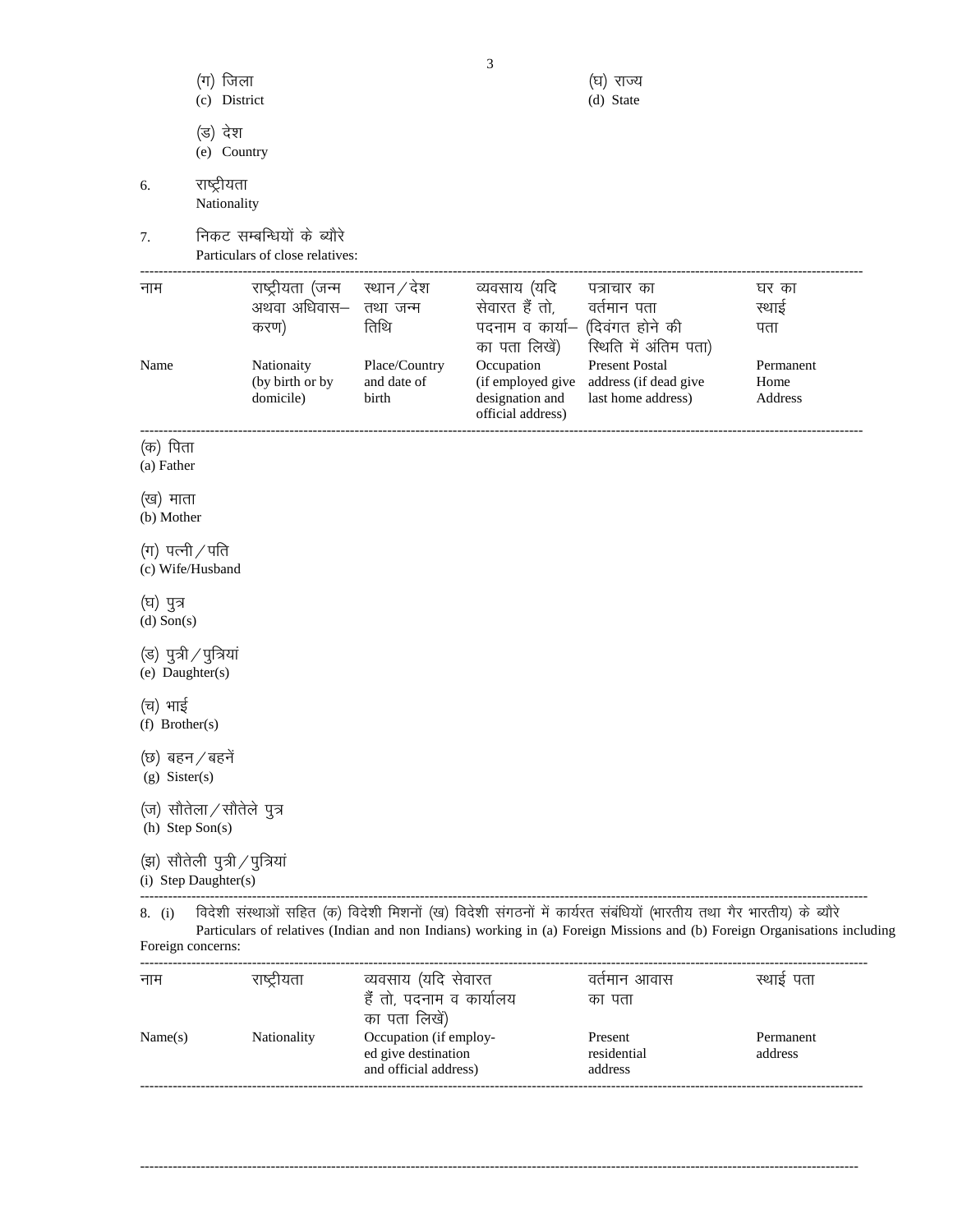8. (ii) क्या विदेश में (बच्चों सहित) आपके कोई संबंधी रह रहे हैं? यदि हां, तो प्रत्येक के बारे में निम्नवत् ब्यौरे दें:— Do you have any relatives (including children) living overseas? If yes, please give the following details of each one:-

| पूरा नाम          | सबध          | उस देश में आवास का पता                  | तारीख |  |
|-------------------|--------------|-----------------------------------------|-------|--|
| $Name(s)$ in full | Relationship | Country of residence<br>with address(s) | Date  |  |
|                   |              |                                         |       |  |

| 9. (क) क्या आप कभी किसी राजनीतिक दल ⁄ संगठन के सदस्य ⁄ कार्यकर्ता रहे हैं<br>अथवा आपने कभी किन्हीं राजनीतिक गतिविधियों में भाग लिया है?                                                                                                                                                                                                                                              | हां / नहीं                              |                                           |                                                                                                                                                        |                                              |                                                                   |
|--------------------------------------------------------------------------------------------------------------------------------------------------------------------------------------------------------------------------------------------------------------------------------------------------------------------------------------------------------------------------------------|-----------------------------------------|-------------------------------------------|--------------------------------------------------------------------------------------------------------------------------------------------------------|----------------------------------------------|-------------------------------------------------------------------|
| (a) Have you ever been a member/worker of any political party / organization<br>or participated in any political activities?                                                                                                                                                                                                                                                         | Yes/No                                  |                                           |                                                                                                                                                        |                                              |                                                                   |
| (ख) क्या आपको विदित है कि कॉलम 7 में उल्लिखित आपका कोई संबंधी कभी<br>किसी राजनीतिक दल/संगठन का सदस्य रहा है अथवा उसने किसी राजनीतिक                                                                                                                                                                                                                                                  | हां / नहीं                              |                                           |                                                                                                                                                        |                                              |                                                                   |
| गतिविधि में भाग लिया है।<br>(b) Are you aware if any of your relatives mentioned in Col. 7 has ever been or<br>continues to be a member / worker of any political party / organizations or<br>participated in any political activity.<br>यदि (क) और / अथवा (ख) का उत्तर "हा" है तो निम्नलिखित ब्यौरे दें .-<br>If the answer to (a) and/or (b) is 'YES' give the following details:- |                                         |                                           |                                                                                                                                                        |                                              | Yes/No                                                            |
| संबंधियों के<br>ब्यौरे<br>(नाम / संबंध)                                                                                                                                                                                                                                                                                                                                              | राजनीतिक दल $\angle$<br>संगठन का नाम    | राजनीतिक<br>गतिविधियों<br>के ब्यौरे       | राजनीतिक दल $\hspace{.1cm}\mathcal{}/\hspace{.1cm}$ राजनीतिक<br>संगठन के कब<br>से कब तक<br>सदस्य रहे ⁄<br>अथवा राजनीतिक<br>गतिविधि में कब<br>शामिल हुए | गतिविधि में<br>किस तरह<br>शामिल हुए          | राजनीतिक दल<br>में धारित पद<br>यदि कोई है,<br>का ब्यौरा           |
| Particulars of<br>Relatives<br>(Name/<br>Relation)                                                                                                                                                                                                                                                                                                                                   | Name of Political<br>Party/Organisation | Particulars of<br>political acti-<br>vity | Period of member-Nature of<br>ship of political<br>party/orgn. or<br>participation in<br>political activity                                            | participation<br>in political acti-<br>vity. | Particulars<br>of Office if<br>any, held in<br>political<br>party |
| 1                                                                                                                                                                                                                                                                                                                                                                                    | 2                                       | 3                                         | 4                                                                                                                                                      | 5                                            | 6                                                                 |

------------------------------------------------------------------------------------------------------------------------------------------------------------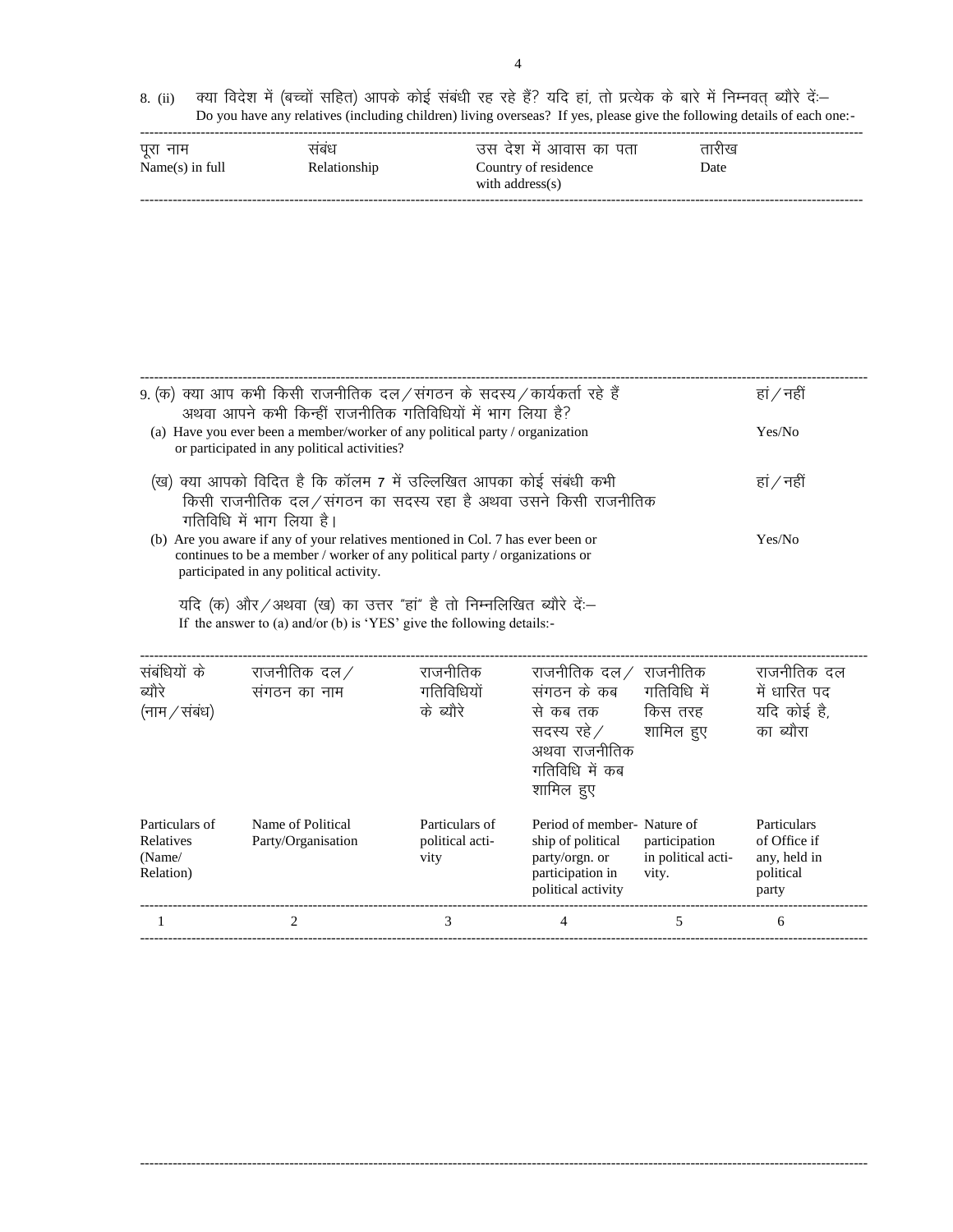- $\ket{\mathfrak{q}}$  aया आप या कॉलम 7 में उल्लिखित आपका कोई संबंधी किसी सामाजिक / राजनीतिक / धार्मिक / सेवा संगठन / संघ $/$ क्लब का सदस्य है?
- (c) Have you or any of your relative mentioned in Col. 7 been a member/worker of any Social/Political/Religious/Service Orgn./Union/Club?

यदि हां, तो उनका ब्यौरा नीचे प्रस्तुत करें: If so, details thereof may be given below:

| _____           |       |      |        |
|-----------------|-------|------|--------|
| सगठन            | रशा   | वर   | ₩      |
| Oroanisa.<br>v. | Place | Year | Status |

|     | 10. (क) क्या आप किसी विदेशी मिशन अथवा संगठन से संबंध अथवा सहायता<br>प्राप्त किसी सांस्कृतिक अथवा सामाजिक संगठन के सदस्य रहे हैं?<br>(a) Have you been a member of any cultural or social organization which is | हां / नहीं<br>Yes/No |
|-----|----------------------------------------------------------------------------------------------------------------------------------------------------------------------------------------------------------------|----------------------|
|     | associated with or assisted by foreign Mission or Organisation?<br>(ख) क्या आपको विदित है कि कॉलम 7 में उल्लिखित आपका कोई संबंधी किसी                                                                          | हां / नहीं           |
|     | विदेशी मिशन अथवा संगठन से संबंध किसी सांस्कृतिक अथवा सामाजिक संगठन<br>रहा है।                                                                                                                                  |                      |
|     | (b) Are you aware whether any of your relatives mentioned in Col. 7 has been a<br>member of any cultural or social organisation which is associated with or<br>assisted by a foreign Mission or Organisation?  | Yes/No               |
|     | (ग) क्या आप किसी क्लब / सोसाइटी और / अथवा ऐसे ही किन्हीं निकायों के सदस्य<br>है/रह चुके हैं?<br>(c) Are you or have been a member of any Club/Society and/or other such bodies?                                | हां / नहीं<br>Yes/No |
|     | यदि (क), (ख) तथा (ग) अथवा इनमें से किसी का भी उत्तर "हां" है तो कृपया निम्नलिखित ब्यौरे दें:--<br>If the answer to (a), (b) and (c) or any of them is 'YES', give following details:-                          |                      |
| (a) | (क) संगठन / क्लब / सोसाइटी आदि का नाम<br>Name of the Organisation/Club/Society etc.                                                                                                                            |                      |
|     | (ख) पदधारी का नाम<br>(b) Name of office Bearers                                                                                                                                                                |                      |
|     | (ग) सदस्यता की अवधि<br>(c) Period of membership                                                                                                                                                                |                      |
|     | (घ) धारित पद ⁄ कार्यालय का ब्यौरा<br>(d) Details of any post/office held                                                                                                                                       |                      |
|     | (ड) क्या इस संबंध में अब भी सक्रिय हैं।<br>(e) Whether still active or not                                                                                                                                     |                      |
| (f) | (च) सदस्यता छोडने का कारण<br>Reasons for relinquishing membership                                                                                                                                              |                      |
| (g) | (छ) कोई और संबंध ब्यौरा<br>Any other relevant details                                                                                                                                                          |                      |
|     |                                                                                                                                                                                                                |                      |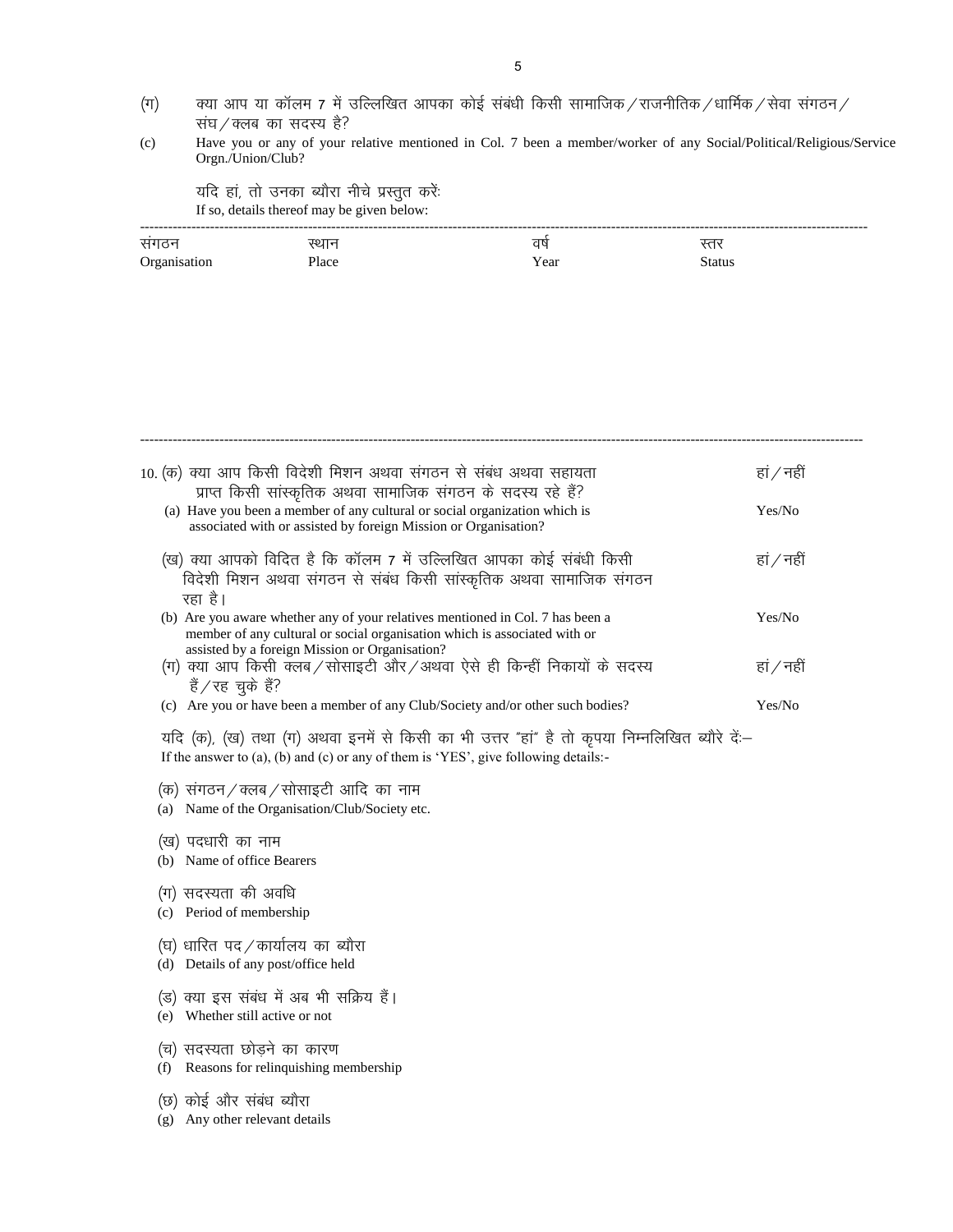- 11. (क) गत तीन वर्षों के दौरान उन स्थानों के ब्यौरे (आवास अवधि सहित) दें, जहां आपने एक समय में एक वर्ष से अधिक अवधि के लिए निवास किया है।
- (a) Particulars of places (with periods of residence) where you have resided for more than one year at a time during the preceding three years:-

| से   | तक | गांव, पुलिस थानें, डाकखाना, शहर, मकान तथा गली नम्बर आदि सहित |
|------|----|--------------------------------------------------------------|
|      |    | पूरा पता लिखें।                                              |
| From | Τo | Full address including Village, Police Station, Post Office, |
|      |    | Town, House and Street Number etc                            |
|      |    |                                                              |

(ख) यदि 18 वर्ष की आयु प्राप्त करने के बाद आपने विदेश में एक वर्ष से अधिक अवधि के लिए, प्रवास किया है, तो उन सभी रथानों के ब्यौरे दें, जहां आप रहे हैं.-

------------------------------------------------------------------------------------------------------------------------------------------------------------

(b) If you have stayed abroad, give particulars of all places where you have resided for more than one year after attaining the age of 18 (Eighteen) years:-

| रने  | तक | गांव, पुलिस थाने, जिले, शहर, मकान तथा<br>गली न. देश आदि के नाम सहित पूर्ण ब्यौरे दे     | यात्रा ⁄ प्रवास के कारण    |
|------|----|-----------------------------------------------------------------------------------------|----------------------------|
| From | To | Full particulars including Village, Police<br>Station, District, Town, House and Street | Reasons of visit/residence |
|      |    | Number, Name of Country, etc.                                                           |                            |

-----------------------------------------------------------------------------------------------------------------------------------------------------------

<sup>12.</sup> व्या सरकारी ड्यूटी के अलावा आपके किसी विदेशी अधिकारी से वैयक्तिक संबंध रहे हैं? यदि हां, तो उसके ब्यौरे दें। Have you ever had personal contact with an official of a Foreign Country other than as a result of official duties? If yes, give details.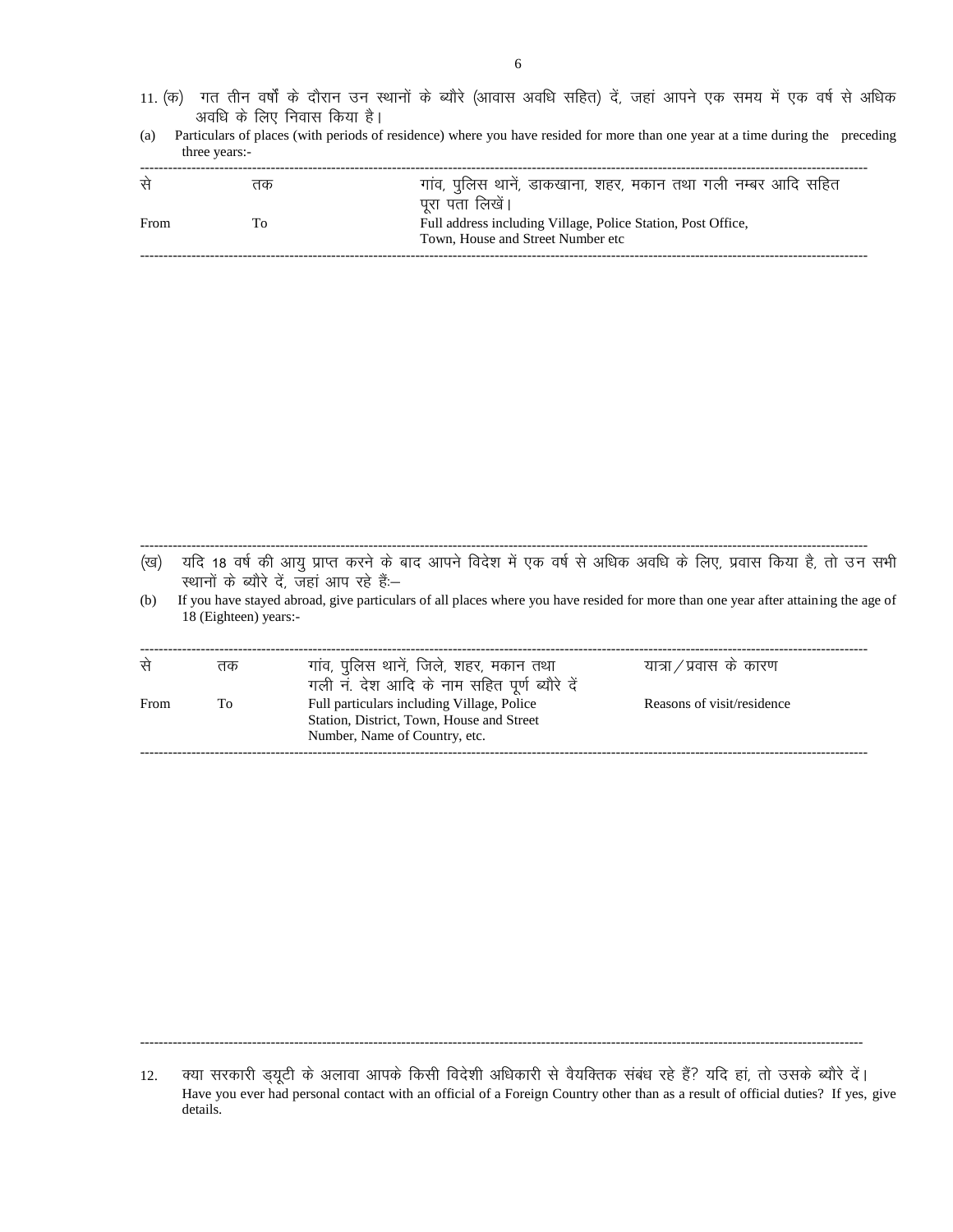- 13.(i) यदि लागु हो, तो पति ⁄पत्नी (परित्येक पति ⁄पत्नी सहित) का पुरा नाम, जन्म तिथि व स्थान तथा व्यवसाय लिखें। If applicable, please give full name, date and place of birth and occupation of spouse (including defacto spouse).
	- (ii) क्या वह व्यक्ति (पति / पत्नी) विदेश की यात्रा कर चुका है / वहां रहा है अथवा उसके संबंधी वहां रहते हैं, यदि हां तो पूरे ब्यौरे दें। Has this person (Spouse) visited or resided in any overseas country or has his or her relatives residing overseas? If yes, please give details.
- 14.(i) क्या आपके साथ 18 वर्ष से ऊपर की आयु का कोई अन्य व्यक्ति रह रहा है? यदि हां, तो उसका पूरा नाम, जन्म तिथि व स्थान, उससे संबंध तथा उसके व्यवसाय के बारे में पुरे ब्यौरे दें। Have you any other person over 18 years residing with you? If yes, please give details, regarding name in full, date and place of birth, relationship and occupation.
	- (ii) क्या आपके साथ रह रहे 18 वर्ष से ऊपर का व्यक्ति विदेश की यात्रा कर चुका है अथवा वहां रह चुका है? यदि हां, तो इस संबंध में पूरे ब्यौरे दें। Has any person over 18 years residing with you, visited or resided in overseas countries? If yes, please give details.
- 15. निम्नांकित के बारे मे पूरे ब्यौरे दें:— Give details if you have ever been:-
	- (क) क्या कभी आपको गिरफ्तार किया गया है?
	- (a) Arrested
	- (ख) क्या कभी आप पर मुकदमा चला है?
	- (b) Prosecuted
	- (ग) क्या कभी आपको हिरासत में रखा गया है?
	- (c) Kept under detention
	- (घ) क्या किसी न्यायालय में आप पर आरोप लगाकर दोषी सिद्ध किया गया, सशर्त रिहा किया गया, परिवीक्षा पर पर रखा गया अथवा नजरबंद रखा गया अथवा बरी कर दिया गया?
	- (d) Charged before a Court with an offence for which you were convicted, conditionally discharged, placed on probation or bound over or acquitted?
	- (ड) किसी लोक सेवा आयोग द्वारा अपनी किसी परीक्षा ⁄ चयन से बहिष्कृत किया गया अथवा अयोग्य घोषित किया गया?
	- (e) Debarred or disqualified by any Public Service Commission for any of its examinations/selections?
	- (च) किसी विश्वविद्यालय द्वारा किसी परीक्षा में बैठने से बहिष्कृत किया गया अथवा निष्कासित किया गया?
	- (f) Debarred from taking any examination or rusticated by any university?
	- (छ) किसी नौकरी से कार्यमुक्त किया गया अथवा बरखास्त किया गया?
	- (g) Discharged or dismissed from any employment?
	- (ज) सरकार के नियंत्रणाधीन अथवा अन्यथा किसी प्रशिक्षण संस्थान से कार्यमुक्त किया गया ⁄निष्कासित किया  $\eta$ गया $\ell$  निकाला गया?
	- (h) Whether discharged/expelled/withdrawn from any training institution under the Government or otherwise?
- 16. वया किसी विधि न्यायालय (दिवानी–मुकदमें सहित) अथवा किसी अन्य प्राधिकरण अथवा विभागीय कार्रवाई आदि के संबंध में आपके विरुद्ध कोई मुकदमा अथवा जांच–कार्य लम्बित है? Is any case or enquiry pending against you in any Court of Law (including Civil Litigation) or any other authority e.g., departmental proceedings etc.?